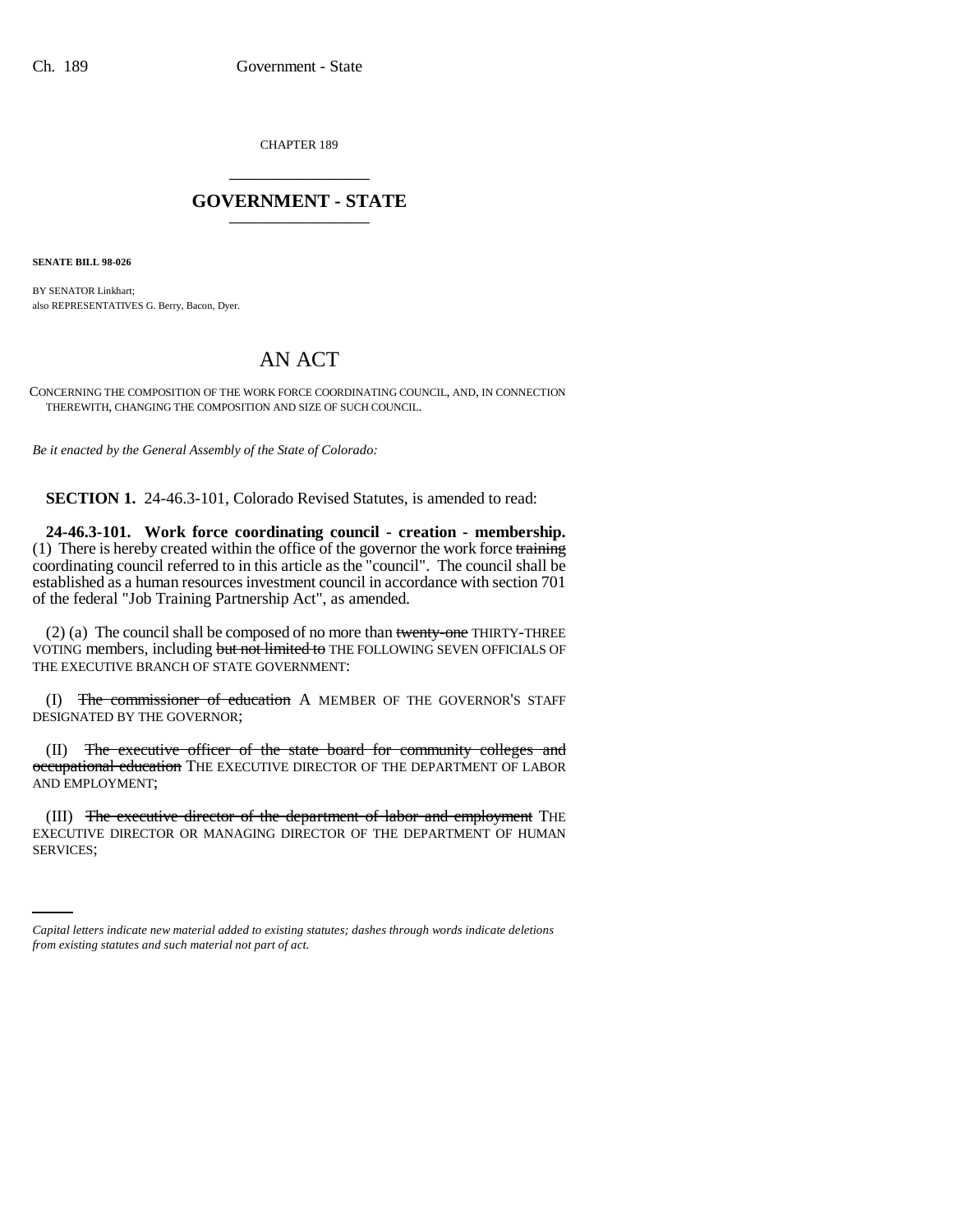(IV) The executive director of the department of social services, to be replaced on July 1, 1994, by the executive director of the department of human services THE EXECUTIVE DIRECTOR OF THE COLORADO COMMISSION ON HIGHER EDUCATION;

(V) The director of the governor's job training office THE DIRECTOR OF THE OFFICE OF BUSINESS DEVELOPMENT;

(VI) The director of the office of business development THE COMMISSIONER OF EDUCATION; AND

(VII) A representative of local public education appointed by the governor THE PRESIDENT OF THE STATE BOARD OF COMMUNITY COLLEGES AND OCCUPATIONAL EDUCATION, OR THE DESIGNEE OF SUCH PRESIDENT.

(h) A representative of an institution of higher education appointed by the governor;

(i) A representative of a secondary or postsecondary vocational education institution appointed by the governor;

(j) Two representatives of community-based organizations appointed by the governor;

(k) Three representatives of business and industry appointed by the governor;

(l) Three representatives of organized labor appointed by the governor; and

## (m) Three local elected officials appointed by the governor.

(b) THE GOVERNOR SHALL APPOINT SEVENTEEN MEMBERS OF THE COUNCIL TO INCLUDE THE FOLLOWING, WHO, AS THE PRIMARY CUSTOMERS OF THE WORK FORCE DEVELOPMENT SYSTEM, SHALL CONSTITUTE A MAJORITY OF THE MEMBERSHIP OF THE COUNCIL:

(I) TWELVE REPRESENTATIVES OF BUSINESS AND INDUSTRY; AND

(II) FIVE REPRESENTATIVES OF ORGANIZED LABOR.

(c) THE GOVERNOR SHALL APPOINT THE REMAINING NINE MEMBERS OF THE COUNCIL TO INCLUDE THE FOLLOWING:

(I) THREE LOCAL ELECTED OFFICIALS;

(II) THREE EDUCATORS, INCLUDING: A REPRESENTATIVE OF LOCAL PUBLIC EDUCATION; A REPRESENTATIVE OF AN INSTITUTION OF HIGHER EDUCATION; AND A REPRESENTATIVE OF A SECONDARY OR POSTSECONDARY VOCATIONAL INSTITUTION; AND

(III) THREE REPRESENTATIVES OF COMMUNITY-BASED ORGANIZATIONS.

(3) The governor may appoint a chairperson of the council from among its